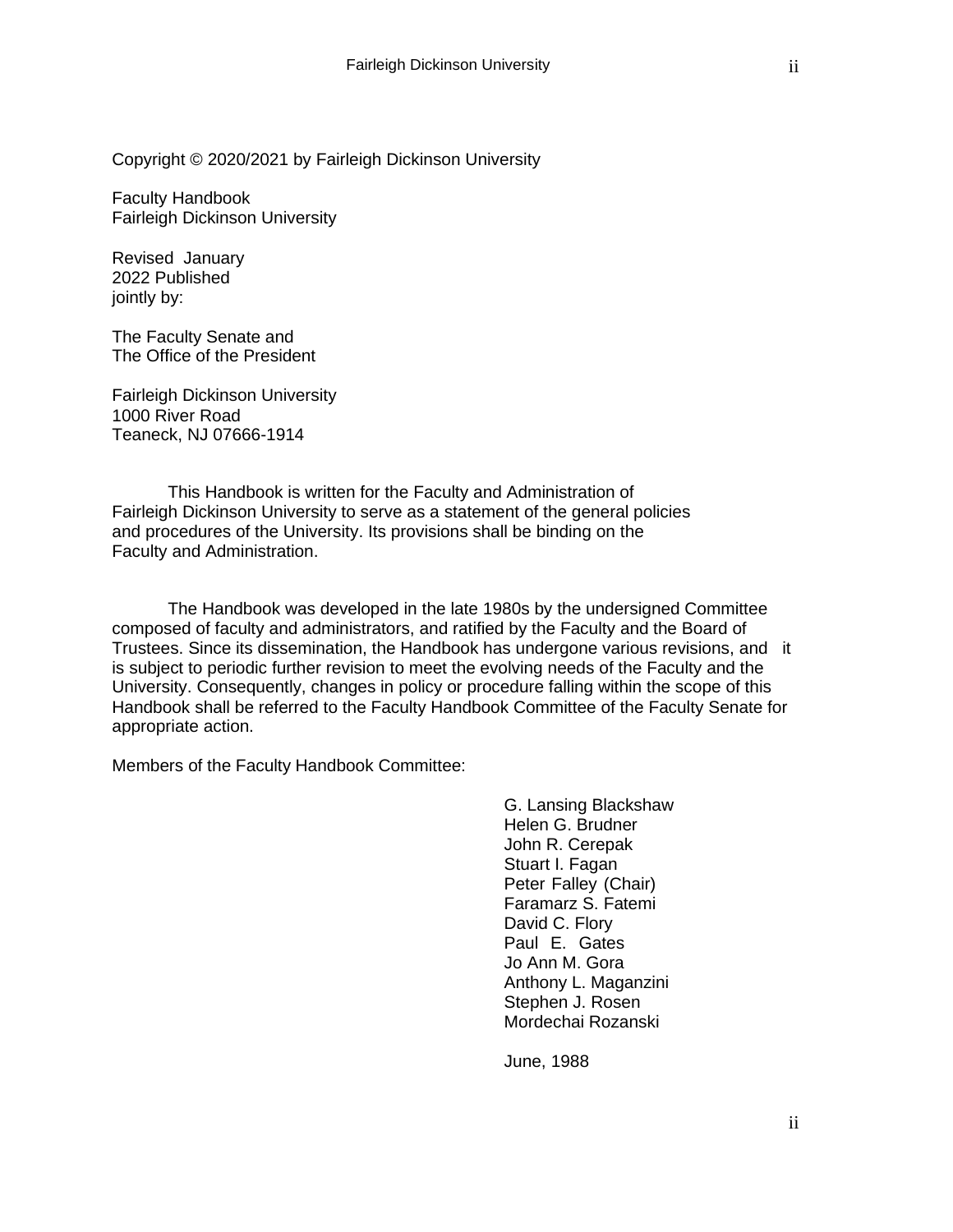# **Table of Contents**

| VI. THE COLLEGES and SCHOOLSa |  |
|-------------------------------|--|
|                               |  |
|                               |  |
|                               |  |
|                               |  |
|                               |  |
|                               |  |
|                               |  |
|                               |  |
|                               |  |
|                               |  |
|                               |  |
|                               |  |
|                               |  |
|                               |  |
|                               |  |
|                               |  |
|                               |  |
|                               |  |
|                               |  |
|                               |  |
|                               |  |
|                               |  |
|                               |  |
|                               |  |
|                               |  |
|                               |  |
|                               |  |
|                               |  |
|                               |  |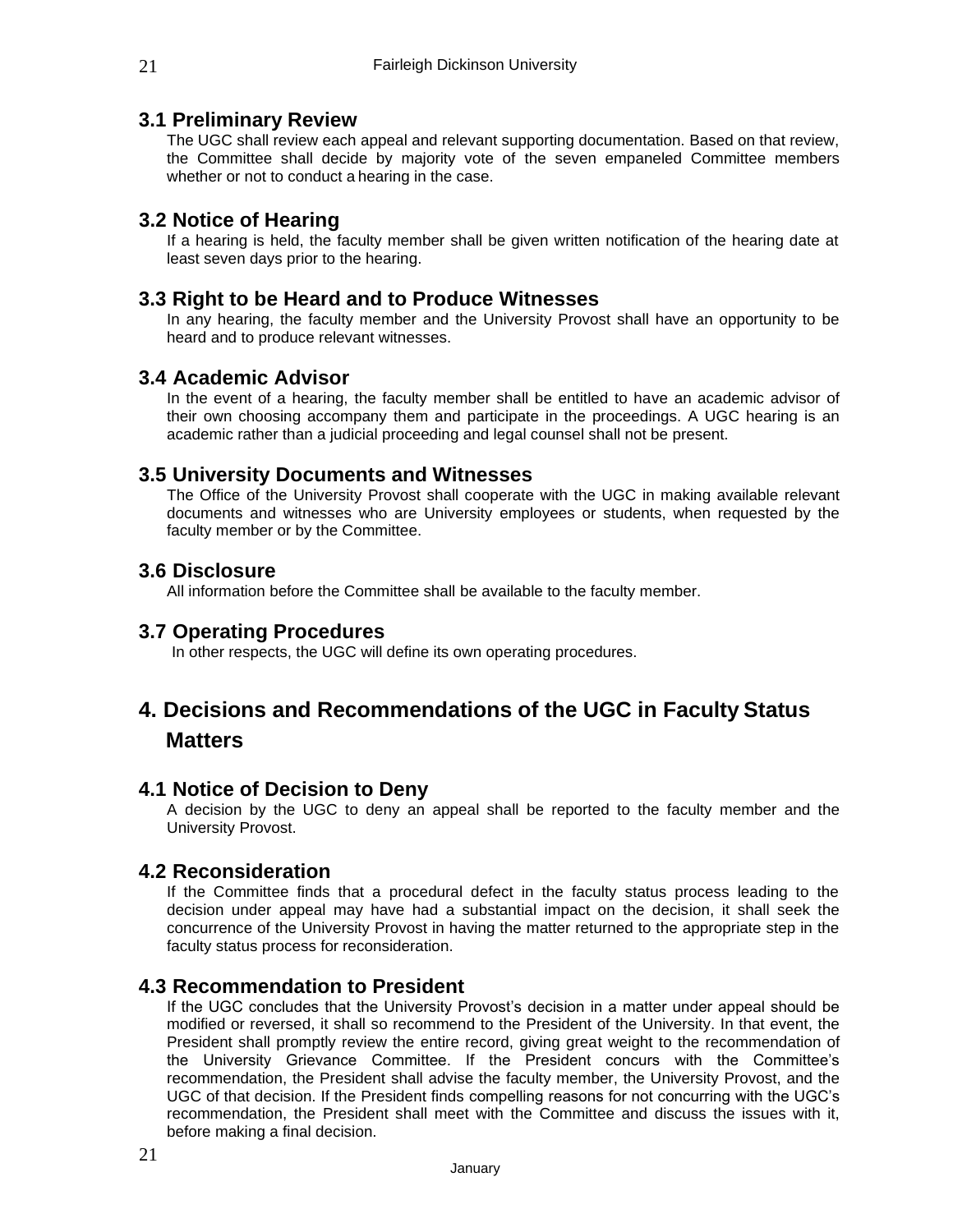#### **4.4 President's Decision**

The President's decision shall be stated in writing and forwarded, together with a copy of the UGC's recommendation, to the affected faculty member, the University Provost, and the University Grievance Committee.

# **5. Grievances on Matters Other Than Faculty Status**

A faculty member who claims to have been improperly deprived of substantive or due process rights under the procedures and policies detailed in this Handbook, other than in a faculty status matter, shall discuss the issue with the appropriate Department Chair. If no resolution is achieved, the matter may be appealed to the College Dean or School Dean/Director and thence, if necessary, to the University Provost. If this process does not lead to a resolution and the faculty member claims a significant violation of substantive or procedural rights, the faculty member may seek assistance in resolving the issue through the University Grievance Committee. If the UGC agrees that a substantial issue exists, it shall assign one member of the UGC to facilitate resolution with the parties involved. Failing resolution of the issue, the UGC member shall make a recommendation to the University Provost, with a copy to the faculty member. This activity shall be concluded within thirty (30) days of the University Provost's initial decision on the grievance.

# **XI. Dismissal for Cause**

### **1. Adequate Cause**

"Adequate cause" for dismissal of a faculty member on continuous tenure, or on a special or probationary appointment before the end of the specified term, shall be predicated upon charges which are grave and extraordinary, and which are limited to the following:

#### **1.1 Professional Responsibilities**

Failure to perform professional responsibilities, either through gross incompetence, gross negligence, or willful disregard for scholarly and professional standards, or as the result of severe long-term physical or mental disability.

#### **1.2 Conviction**

Conviction of a felony or high misdemeanor.

#### **1.3 Willful Acts**

Willful acts which directly and seriously subvert the rights and welfare of members of the University community.

#### **1.4 Falsification**

Falsification of credentials.

However, it is understood particularly that "adequate cause" shall be limited to consideration of factors directly related to the alleged unfitness of the affected faculty member to discharge their professional responsibilities. Dismissal shall not be used to restrain faculty members in the exercise of academic freedom or other rights of American citizens.

# **2. Action Prior to Final Decision**

Prior to a final decision by the University Review Committee and the Board of Trustees, the faculty member may be placed on leave of absence or assigned to other duties in lieu of such leave, only if WKHDUHXQEOHWRGLVFKDUJHWKHLUIDFXOWUHVSRQLELOLWLHVLILPPHGLDWHKDUPWRWKHIDFXOWPHPE or others is threatened by continuance in their duties, or if continuance in their duties would cast grave doubt upon the academic competence or integrity of the University, College or School, or Department. The process of placing a faculty member on leave of absence, pending ultimate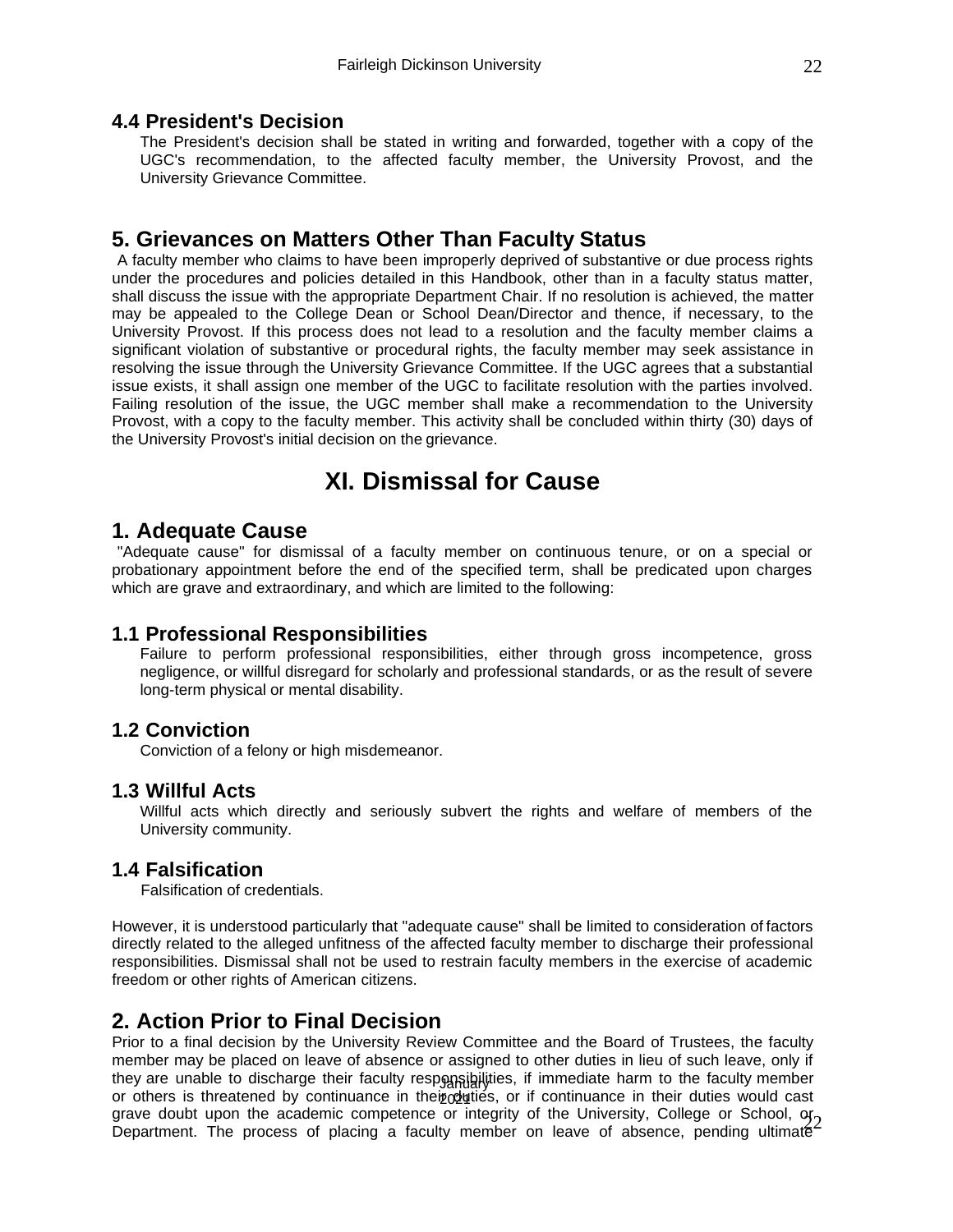determination of their status through the hearing procedures, shall involve consultation with the University Grievance Committee concerning the propriety, the length, and other conditions of the leave. Salary will continue during the period of such leave.

### **3. Preliminary Steps**

A dismissal, as defined in Section XI.1, shall be preceded by the following steps:

### **3.1 Confidential Notice**

Confidential notification to the faculty member by the President or the President's designee of the probable commencement of dismissal proceedings, including a statement of the specific charges and of the faculty member's rights.

### **3.2 Informal Discussion**

Discussion between the faculty member and appropriate administrative officers, looking toward a mutually acceptable resolution.

#### **3.3 UGC Inquiry**

If the discussions in XI.3.2 above do not lead to a resolution, the matter shall be referred by the University President or delegate to the University Grievance Committee for an informal inquiry. In cases where the dismissal proceeding is based on severe long-term physical or mental disability, the President may choose to omit this step.. The University Grievance Committee will review the existing record referred to the Committee by the University President or delegate and based on that record may make recommendations to the President or the President's designee on whether and how the matter might be resolved (whether through dismissal proceedings or otherwise). The University Grievance Committee's recommendations will not be binding upon the President.

### **3.4 Formal Charges and URC Hearing**

If, after conclusion of the above steps, no settlement has been achieved and the Administration wishes to undertake formal dismissal proceedings, the faculty member shall receive a written statement of charges, framed with reasonable particularity by the President or the President's delegate, and the faculty member shall have the right to be heard by the University Review Committee, following the procedures set forth below.

# **4. The University Review Committee**

The University Review Committee (or URC) shall consist of fourteen (14) tenured faculty members, two elected from and by each College Faculty, one from each independent School and one from each campus (Florham, Metro and Vancouver) without restriction as to academic unit, under the supervision of the University Provost, no later than the 15th of May in each academic year. These numbers shall be adjusted as necessary to reflect additional colleges or schools. Seven (7) members shall serve on any case. In the event that a regular member of the Committee removes themselves from a case, is unable to serve, or is challenged by the faculty member under review or the Administration, and the Committee number drops below seven (7), members of the FRW shall be asked to volunteer, bringing Committee membership to 7. If more than seven (7) members of the URC are available to serve, the Committee members will decide on the seven (7) who shall serve on any one case. Members of the University Grievance Committee shall not be eligible to serve on the URC. Members of the URC shall serve for three-year terms.

# **5. Hearing Procedures**

#### **5.1 Disqualification and Challenges**

Members of the University Review Committee deeming themselves disqualified for bias or interest shall remove themselves from the case. If a party believes that any member of the URC should be removed from the case for bias or interest, the party will bring the issue to the other members of URC assigned for the case for decision. Each party shall have a maximum of two (2)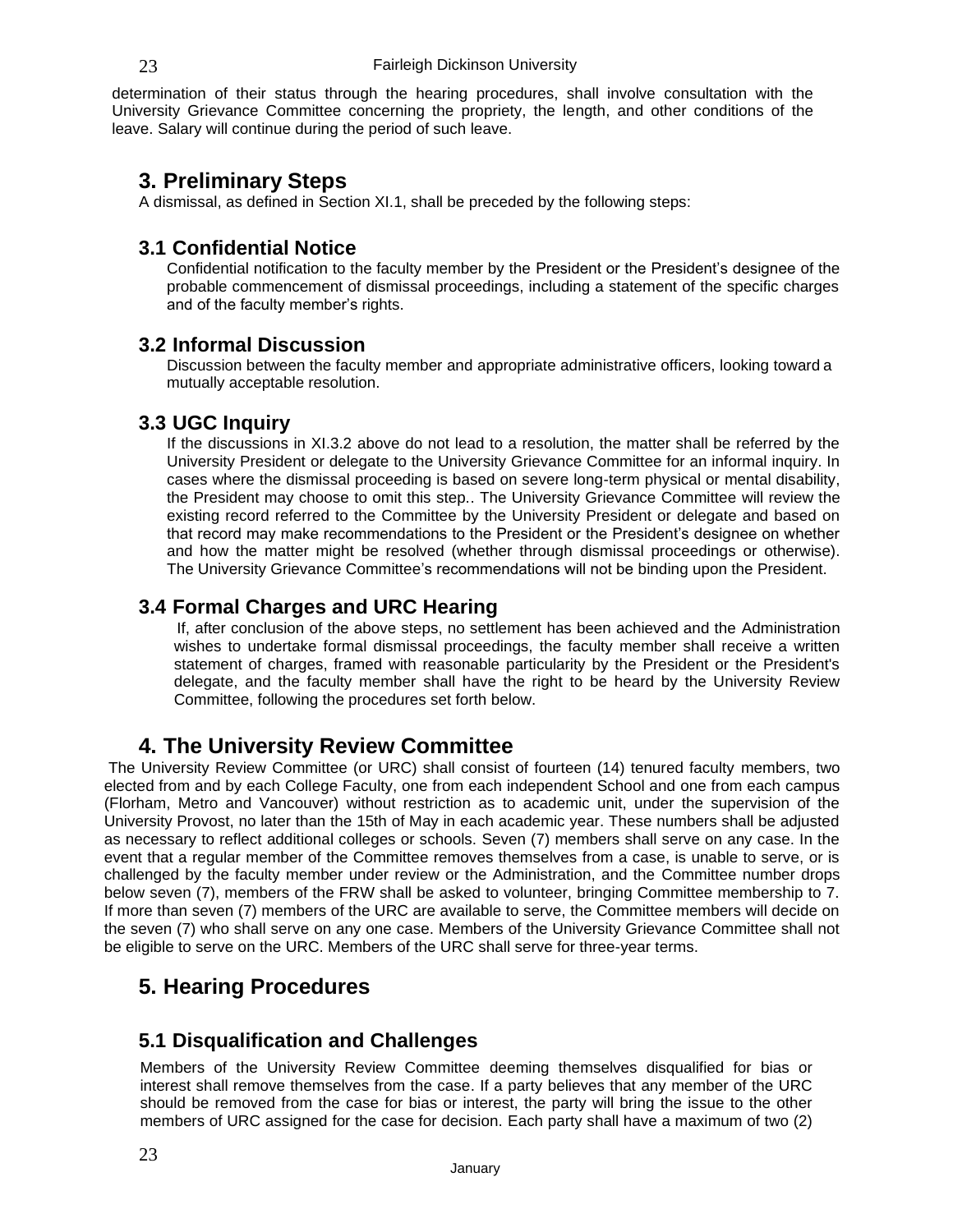challenges without stated cause. When the charges are based upon severe long-term physical or mental disability, the URC may seek consultation by one (1) or more independent experts. The consultants' report(s) shall be in writing and shall be made available to the faculty member and the Administration for examination and, if necessary, response.

### **5.2 Prehearing Meetings**

The URC may, with the consent of the parties concerned, hold joint pre-hearing meetings with the parties in order to

- **(a)** Simplify the issues,
- **(b)** Effect stipulations of fact,
- **(c)** Provide for the exchange of documentary or other information, and
- **(d)** Achieve such other appropriate pre-hearing objectives as will seek to make the hearing fair, effective, and expeditious.

### **5.3 Notice and Waiver of Hearing**

Service of notice of the hearing with specific charges in writing shall be made at least twenty (20) days prior to the hearing. The faculty member may elect to submit a written response to the charges at any time before the hearing. The faculty member may waive a hearing, in which event the faculty member may elect to respond to the charges in writing in lieu of the hearing. If the faculty member waives a hearing, but denies the charges or asserts that the charges do not support a finding of "adequate cause," the URC will evaluate all available evidence and rest its recommendation upon the evidence in the record.

### **5.4 Public or Private Hearing**

The URC, in consultation with the President or the President's delegate and the faculty member, shall exercise its judgment as to whether the hearing should be public or private.

### **5.5 Academic Advisors and Counsel**

The faculty member shall be entitled to have an academic advisor (internal or external) and/or legal counsel of their own choice attend and participate in the proceedings. If the faculty member's legal counsel participates in the proceedings, the Administration may also have its legal counsel attend and participate.

### **5.6 Hearing Record**

A verbatim record of the hearing or hearings shall be taken, and a copy shall be made available to the faculty member, at the faculty member's request.

# **5.7 Burden of Proof**

The burden of proof that "adequate cause" exists rests with the University and shall be satisfied only by clear and convincing evidence in the record considered as a whole.

### **5.8 Adjournments**

The URC shall grant reasonable adjournments to enable either party to investigate evidence as to which a valid claim of surprise is made.

#### **5.9 Witnesses and Evidence**

The faculty member shall be afforded an opportunity to obtain necessary witnesses and documentary or other evidence. The Administration shall cooperate with the URC in securing witnesses and making available documentary and other evidence.

# **5.10 Examination of Witnesses**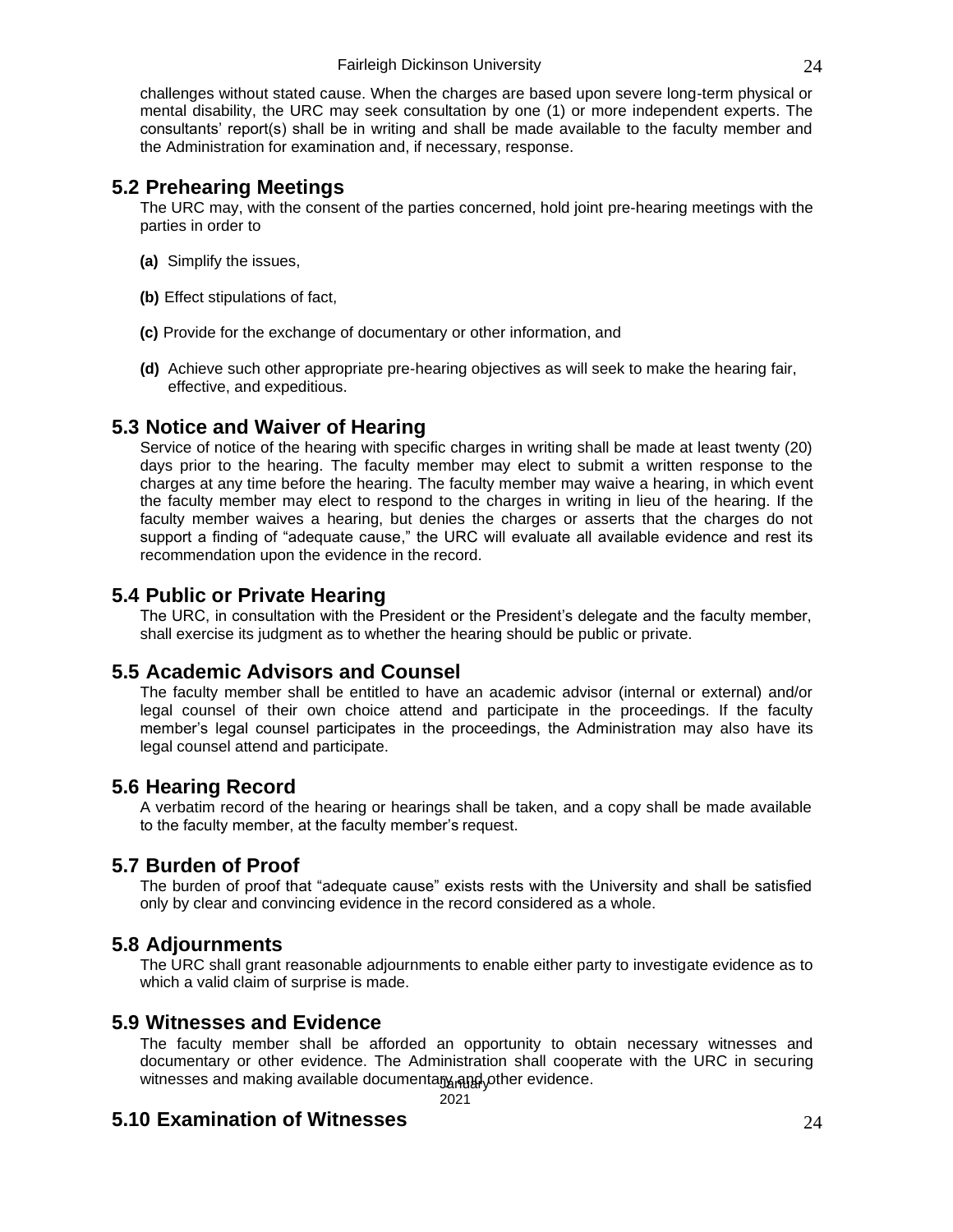#### 25 **Fairleigh Dickinson University**

The faculty member and the Administration shall have the right to confront and cross-examine all witnesses. Where the witnesses cannot or will not appear, but the Committee determines that the interests of justice require admission of their statements, the Committee will identify the witnesses, disclose their statements, and if possible provide for interrogatories.

### **5.11 Testimony on Competence**

In the hearing of charges of gross incompetence, the testimony shall include that of qualified faculty members from the University or from other institutions of higher learning.

#### **5.12 Rules of Evidence**

The URC shall not be bound by strict rules of legal evidence and may admit any evidence which is of probative value in determining the issues involved. Every possible effort shall be made to obtain the most reliable evidence available. . If a provision of this Article conflicts with applicable law, the process under this Article will be deemed amended to the extent required to comply with law, and only with respect to that particular proceeding. This can arise, for example, if the faculty member who is the subject of a dismissal proceeding is ordinarily a resident outside the United States and the laws of that jurisdiction require different measures or with respect to a proceeding under the University's Title IX Sexual Harassment Policy and Procedures which has been adopted to comply with law.

### **5.13 Decision Basis**

The findings of fact and the decision shall be based solely on the hearing record.

#### **5.14 Public Statements, Publicity and Notice of Decision**

Except for such simple announcements as may be required, covering the time of the hearing and similar matters, public statements and publicity about the case by either the faculty member or administrative officers shall be avoided as far as possible until the proceedings have been completed, including consideration by the Board of Trustees. The President and the faculty member shall be notified of the decision of the URC in writing and shall be given a copy of the record of the hearing.

#### **5.15 Report of Decision**

Decisions of the URC will be made by a majority vote of all members designated to hear the case present and voting. If the URC does not conclude that "adequate cause" for dismissal has been established by the evidence in the record, it shall so report to the President. If the URC concludes that "adequate cause" for a dismissal has been established, but that an academic penalty less than dismissal would be more appropriate, it shall so recommend, with supporting reasons. In either case, the report should state the vote of the URC and the reasons behind all votes. The President may accept or reject the URC report, and if the President rejects the report, the President shall state in writing, to the URC and the affected faculty member, and provide an opportunity for response before transmitting the case to the Board of Trustees.

#### **5.16 Rules of Procedure**

In other respects, the URC shall determine its own rules of procedure, including the question of permitting outside observers.

# **6. Final Decision**

If the URC concludes that "adequate cause" for dismissal or other severe sanction has been established by the evidence in the record, it shall so report to the President. If dismissal or other severe sanction is recommended, the President will, on request of the faculty member, transmit to the Board of Trustees the record of the case. The Board of Trustees' review will be based on the record of the committee hearing, and it will provide an opportunity for argument by the parties to the hearings or by their representatives. At the Board's discretion, such argument may be written or oral or both. If the Board finds that it cannot concur with the recommendation of the URC, or if it requires clarification of the recommendation, it may return the matter to the Committee for reconsideration. In the event of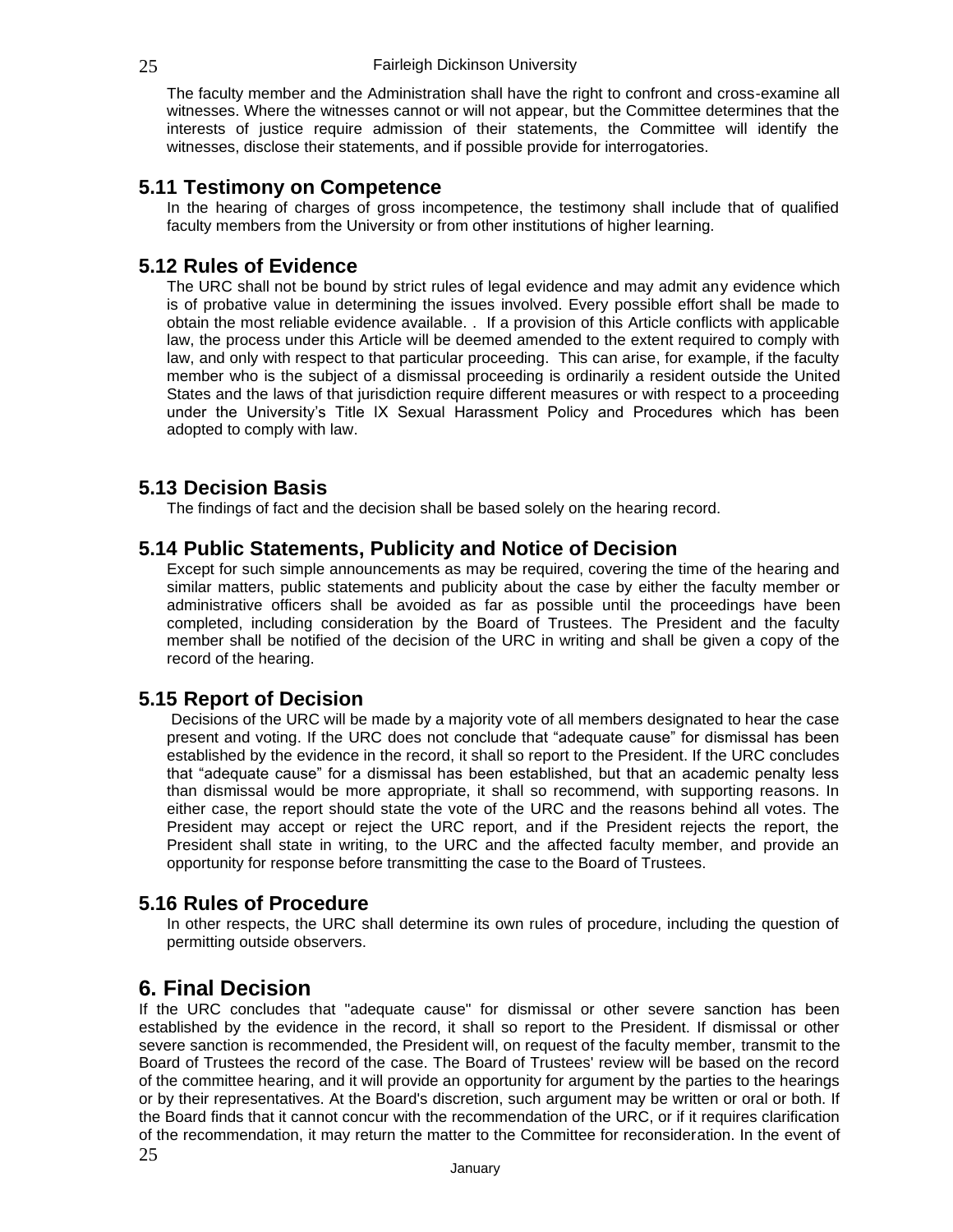such reconsideration, the Committee shall take into account any objections or questions raised by the Board, and it may receive new evidence, if necessary. The Board's final decision shall be communicated to the faculty member and the URC.

# **XII. Procedures for Imposition of Sanctions Other Than Dismissal**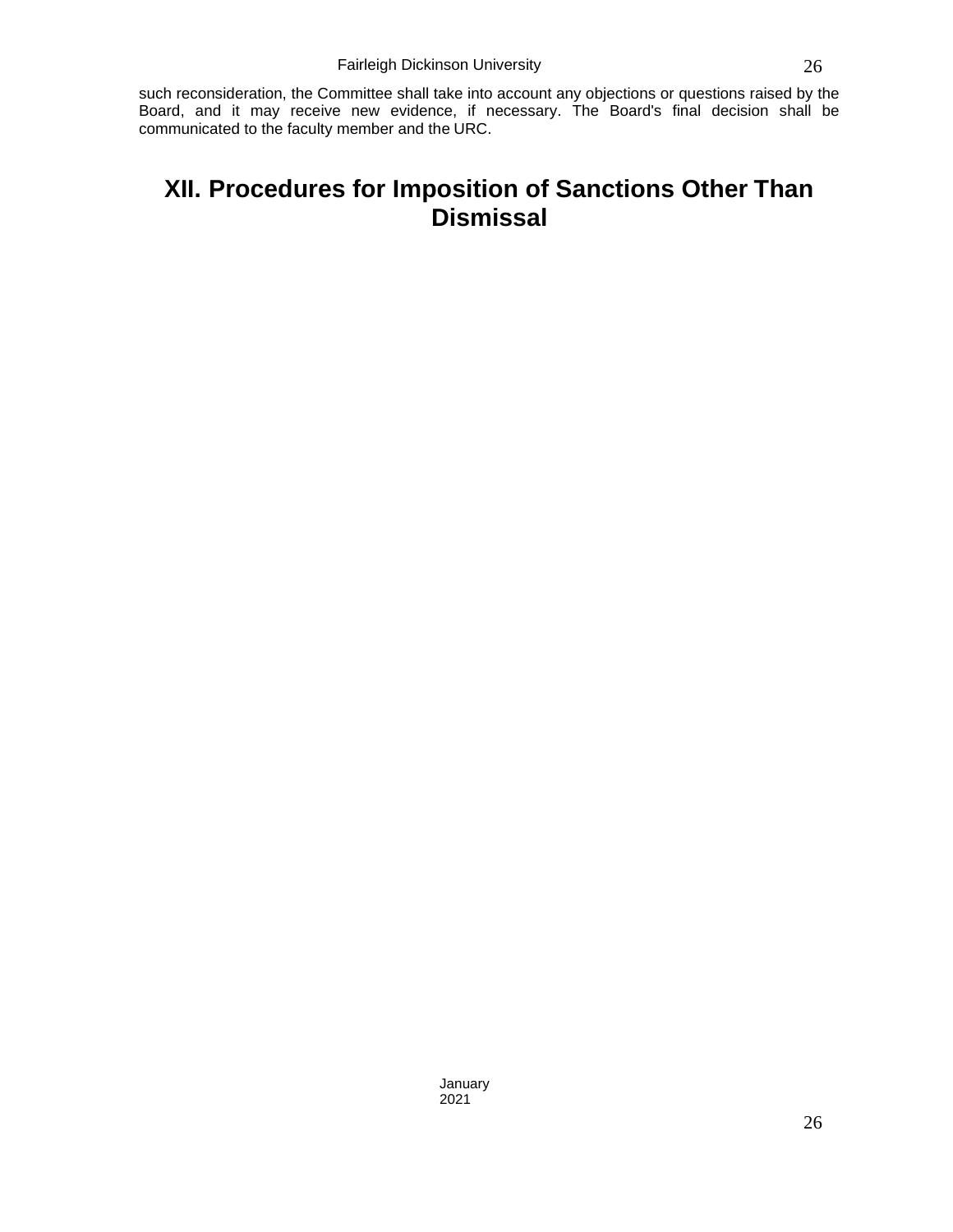### **1. Procedures**

If the Administration believes that the conduct of a faculty member, although not constituting adequate cause for dismissal, is sufficiently grave to justify imposition of a severe sanction, such as suspension from service for a stated period, the Administration may institute a proceeding to impose such a severe sanction. The procedures used in effecting Dismissal for Cause shall govern such a proceeding.

# **2. Minor Sanctions**

If the Administration believes that the conduct of a faculty member justifies imposition of a minor sanction, such as a reprimand, it shall notify the faculty member of the basis of the proposed sanction and provide the faculty member with an opportunity to persuade the Administration that the proposed sanction should not be imposed.

# **3. Right to Appeal**

If a sanction is imposed under Section XII.1 above, the faculty member shall have the right to appeal the matter to the University Grievance Committee, which shall seek to bring about a resolution. If the Grievance Committee concludes that a major sanction was incorrectly imposed under this paragraph, it shall recommend to the President that the matter be resolved in an alternative manner or that it be referred to the University Review Committee for a full hearing in accordance with the procedures established for effecting Dismissal for Cause. If the matter is referred to the University Review Committee, imposition of the sanction shall be suspended pending a final determination on the matter through the hearing process. If the University Grievance Committee concludes that the sanction was minor in nature, but that it is unable to achieve a mutually agreeable resolution with the faculty member, the Committee's recommendation on the propriety of the sanction shall be made to the President in accordance with the normal grievance procedure. Minor sanctions are not appealable.

# **XIII. Termination due to Discontinuance of anAcademic Program or Department**

Termination of an appointment with continuous tenure, or of a probationary or special appointment before the end of the specified term, may occur as the result of *bona fide* formal discontinuance of an academic program or department of instruction. The following standards and procedures shall apply:

# **1. Discontinuance of an Academic Program or Department**

The decision to discontinue an academic program or department of instruction shall be based on educational considerations, which shall not include cyclical or temporary variations in enrollment. Such a decision shall reflect long-range judgments that the educational mission of the University as a whole will be enhanced by the discontinuance. The committees and administrators considering formal discontinuance of a program or department, should take into account the cost of relocation, retraining, or termination of faculty in the program or department.

# **2. Consultation with Faculty**

In considering formal discontinuance of an academic program or department of instruction, the Administration shall first consult with the faculty of the affected program or department. The faculty's recommendation and other evidence bearing on the issue shall be reviewed by the appropriate faculty committee at the next higher level of governance. That committee shall report to its faculty constituency before making a final recommendation on the matter to the appropriate administrator. The committee's recommendation shall be given great weight by the Administration. In the event the Administration disagrees with that recommendation, the University Provost shall meet with the committee to discuss the reasons for such disagreement, before making a final decision on the matter. The University Provost shall communicate the University Provost's final decision and the reasons therefore in writing to the appropriate faculty constituency.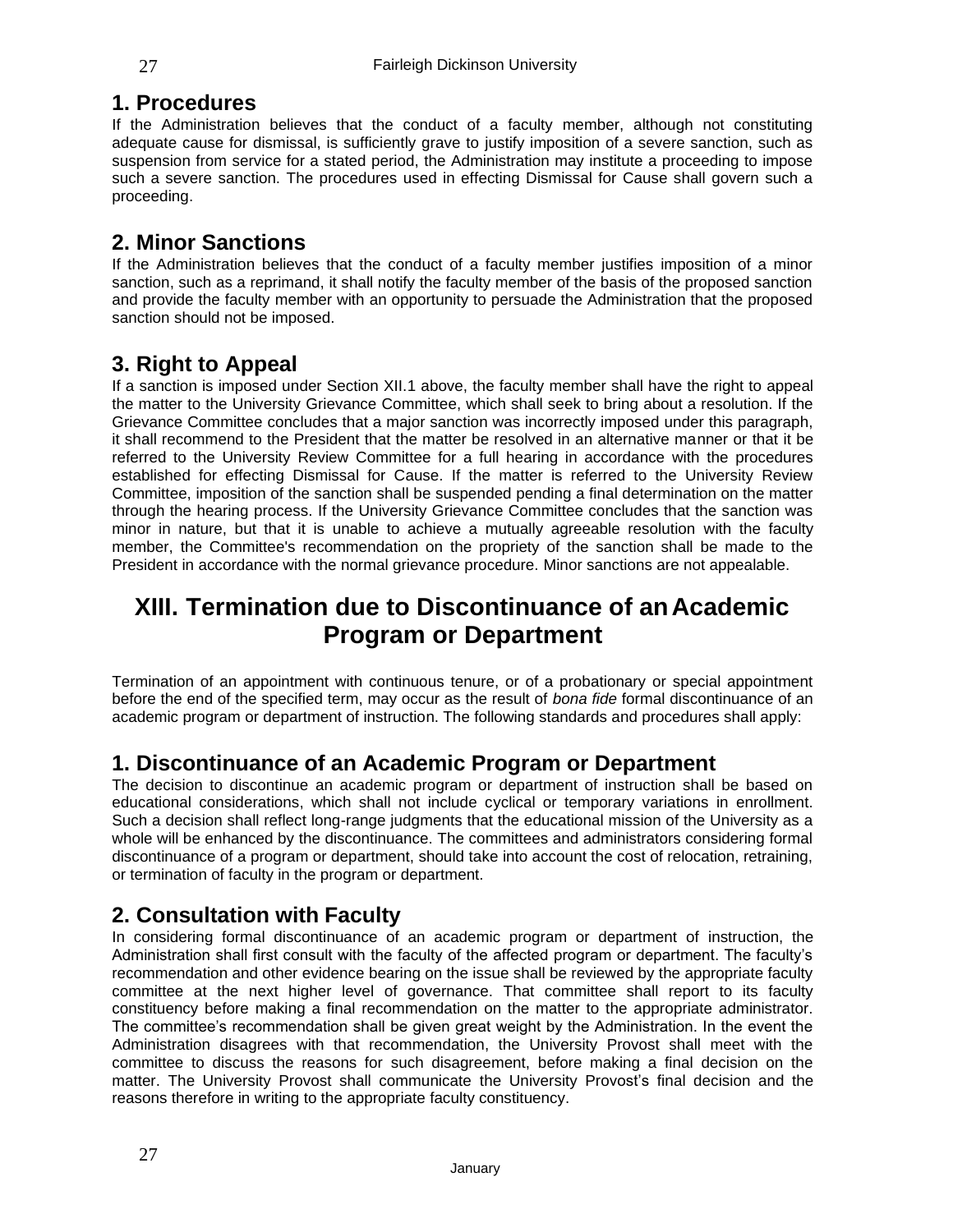# **3. Placement or Reassignment of Affected Faculty**

Before the Administration issues notice to a tenured faculty member of its intention to terminate an appointment because of formal discontinuance of a program or department, it will make every reasonable effort to place the faculty member concerned in another suitable position. If a full teaching load in the faculty member's discipline is regularly carried by part-time or by untenured full-time faculty elsewhere at the University, the faculty member shall be entitled to reassignment to that department, College, or School, unless it is determined, through the normal governance processes, that such reassignment would have a serious adverse impact on the academic program in the receiving unit. If a probationary faculty member is displaced as a result of such reassignment, the notice provisions of this Section shall apply to that faculty member.

# **4. Retraining**

If consultation with the receiving unit (including, where appropriate, the department, EPC, and Dean/Director) can establish that a limited period of additional training would lead to acceptance of the faculty member in a position outside their department or discipline, the University shall, upon request by the faculty member, provide a reasonable amount of financial and/or other support for such training.

# **5. Notice of Termination and Terminal Leave**

If termination of a probationary or tenured faculty member becomes necessary because of formal discontinuance of a program or department, the faculty member shall receive notice of such termination as follows:

# **5.1 Notice of Termination**

- **5.1.1 First and Second Year Faculty.** A probationary faculty member in the first or second year of service at the University, shall receive notice at least six (6) months or one (1) semester, whichever is greater, prior to the date of termination.
- **5.1.2 Other Probationary Faculty.** A probationary faculty member in his third (3<sup>rd</sup>) year of service at the University or later shall receive notice at least twelve (12) months or two (2) full semesters, whichever is less, prior to the date of termination.
- **5.1.3 Tenured Faculty.** A tenured faculty member shall receive notice at least twelve (12) months or two (2) full semesters, whichever is greater, prior to the date of termination.

### **5.2 Terminal Leave**

At the University's option, the faculty member may be placed on terminal leave at full pay, in lieu of notice, for all or part of the required notice period. Full pension and health benefits shall continue during this notice period. Termination occurs at the end of the notice period.

### **5.3 Terminal Pay**

A tenured faculty member who has been terminated because of formal discontinuance of a program or department shall also receive an award for past service in an amount equal to one (1) month's salary for each full year of tenured service at the University, with a minimum of three (3) and a maximum of twelve (12) such additional months. The award will be paid at the rate of onetwelfth (1/12) of the regular annual salary for each month.

# **5.4 Terminal Benefits**